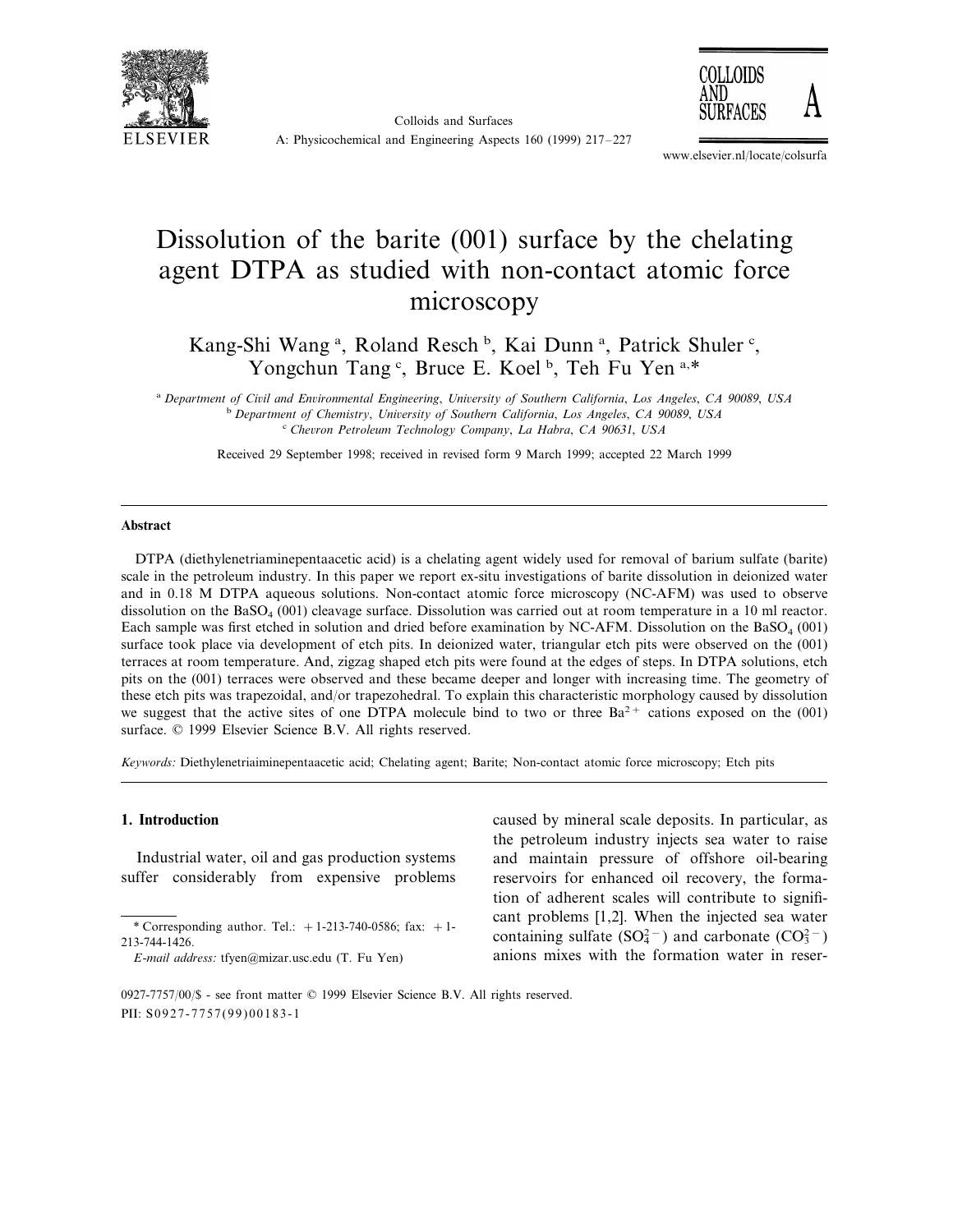voirs containing alkaline earth cations  $(Ca^{2+},$  $Sr^{2+}$  and  $Ba^{2+}$ ), scales in the region of the wellbore are developed for calcium carbonate (calcite), calcium sulfate (anhydrite), strontium sulfate (celestite) and barium sulfate (barite).  $BaSO<sub>4</sub>$  scale, however, is the most difficult to remove because of its extremely low solubility  $(K<sub>sn</sub> = 10<sup>-9.99</sup>$  at 25°C) in water [3]. If the scaling water also contains dissolved  $Ra^{226}$  or  $Ra^{228}$ , then Ra will co-precipitate into the barite and thereby make it radioactive [4]. The disposal of scales containing naturally occurring radioactive materials (NORM) is a serious problem because of stringent environmental regulations. Scales are responsible for many equipment failures, production losses, and radioactive exposures. Tens of millions of dollars are spent every year to prevent the formation of mineral scales or to remove them once they have occurred in the field.

The aim of this paper is to investigate the fundamental chemical interactions underlying one of the techniques currently employed to control scale problems in oil fields, i.e., a chemical method using scale dissolvers (chelating agents). This technology uses chelating agents, which form remarkably stable chelates with alkaline earth cations, and has great potential for practical scale dissolution. Chelating agents with low toxicity and a limited impact on the environment are required. These molecules are typically polyaminocarboxylic acids such as DTPA. DTPA is believed to be the most effective scale dissolver in the petroleum industry since the early studies by Morris and Paul [5] and Putnis et al. [6]. DTPA, an octodentate ligand, forms a strong 1:1 (ligand: metal) chelate in solutions at high pH [7],



binding to the metal center with five carboxylate oxygen atoms and three nitrogen atoms. However, DTPA<sup>5−</sup> (Scheme 1) exists as a major component in DTPA aqueous solution only at pH values greater than 12. The stability constant log  $K_{\text{ML}}$  for BaDTPA<sup>3-</sup> is 8.78 [8]. But, this constant measures the ability of the ligand to complex metal ions that are free in solution, not from a strongly bound site on an ionic solid like a mineral. The solution-mineral interface equilibrium data and the interfacial reactions that occur there are not well understood. Our approach to improve knowledge about such reactions is based on using Scanning Force Microscopy (SFM) to enable us to observe morphological changes that occur during mineral dissolution. Analysis of these images provides considerable insight to the reaction mechanisms at the molecular level, i.e., the interaction between the DTPA dissolver and the barite surface.

SFM has recently been used to study watermineral interface reaction processes such as mineral growth and/or dissolution [9–14], mineral growth inhibition [15–17], and mineral etching in solution [18]. Elucidation of these processes is of wide interest in mineral surface science, aqueous geochemistry and environmental chemistry. A widely used imaging procedure is to scan a sample with the tip in permanent contact called contactmode atomic force microscopy (CM-AFM) with the surface [19]. Deflection of the cantilever induced by small forces acting on the tip reveals the sample's topography. The major drawback of operating a SFM in this mode is the presence of lateral shear forces that can lead to damage or modification of the sample during the scanning process. A related technique that avoids contact between the tip and sample is non-contact mode AFM (NC-AFM) [20,21]. Here, the cantilever oscillates at (or near) its resonant frequency with a tip at a few nanometers above the sample surface. Changes in the oscillation amplitude reveal the topography of the sample. Since the tip is not in contact with the sample surface, damage of the surface and/or surface modification caused by lateral shear forces [22] or intermittent contact Scheme 1. [23] can be excluded.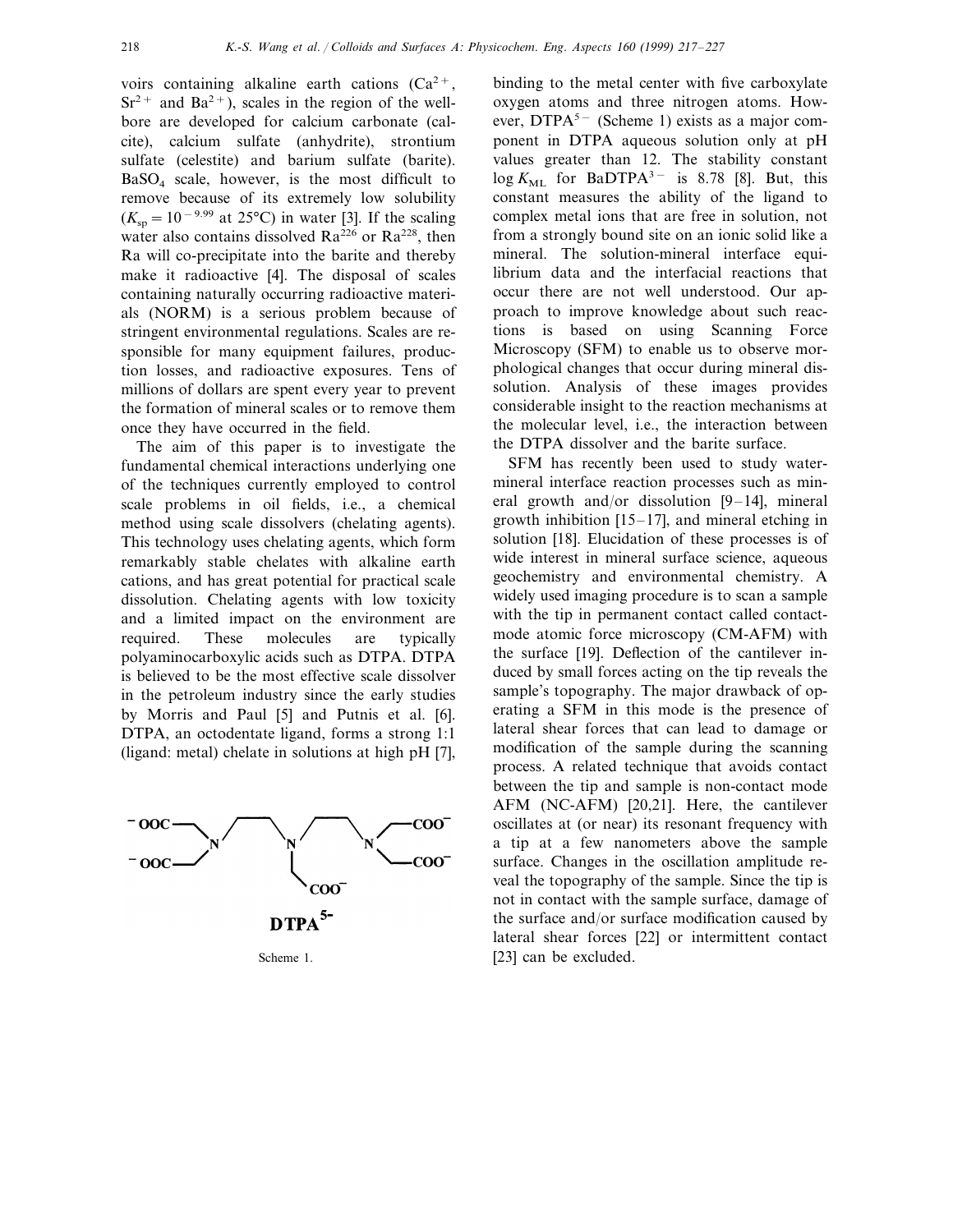#### **2. Experimental methods**

#### <sup>2</sup>.1. *Barite crystal*

Natural barite crystals were obtained from the Barrick Meikle mine in Nevada. The bulk composition of those samples was  $(Ba_{0.91}, Sr_{0.09})SO_4$ , as analyzed by XRAL Laboratories, Canada. The presence of strontium (Sr) in barite crystals is common. The crystal was freshly cleaved by a sharp blow with a knife blade placed on a (210) face. Observations of these freshly cleaved (001) surfaces were made with NC-AFM prior to any treatments. Subsequent observations of barite dissolution were made on (001) surfaces that had been etched at room temperature in unstirred solutions in a 10 ml glass reactor. The etchants used were deionized water and DTPA solutions. The samples were washed with 0.1 M HCl ( $\sim$  10 s) and deionized water, and then dried in an oven before mounting on a steel disk. A brief rinse with HCl was necessary to avoid the deposition of DTPA and/or DTPA-Ba clusters during drying. NC-AFM investigations of the dissolution of barite in 0.1 M HCl showed that the etching effect after 10 s was very small and could be neglected compared to the effect of the DTPA solution.

## 2.2. *DTPA* solution at  $pH > 12$

DTPA obtained from GFS Chemicals Co., was added to 90 ml 1.5 M NaOH solution. The pH was monitored during the addition of 7.08 g DTPA such that a  $pH > 12$  was maintained. Final dilution to 100 ml with deionized water and mixing were then performed to prepare 0.18 M DTPA solutions.

#### <sup>2</sup>.3. *Apparatus*

A Park Scientific Instruments (PSI) Autoprobe CP Scanning Probe Microscope (SPM) was operated in non-contact mode. All experiments were performed in air and at room temperature using commercially available triangularly shaped Si cantilevers manufactured by PSI. These have a resonance frequency of about 280 kHz and a spring constant of about 13 N/m.

## **3. Results and discussion**

## 3.1. (001) *Surface structure of barite*

 $BaSO<sub>4</sub>$  (barite) has an orthorhombic structure (space group  $P_{nma}$ ) with lattice constants:  $a=$ 8.8842 Å,  $b = 5.4559$  Å,  $c = 7.1569$  Å, and  $Z = 4$ . The distance from a barium cation to one of the twelve nearest-neighbor oxygens ranges from 2.765 to 3.315 Å [24]. In a bulk barite crystal, each atom is surrounded in its rhombohedral network to optimize the binding energy. Each barium cation is coordinated to eight oxygen atoms of six  $SO_4^{2-}$  (sulfate) anions. Each oxygen atom of the sulfate anions is coordinated to two barium cations. Relaxation and reconstruction of the (001) surface are thought to be slight [25], and we assume that the computer models of the ideally terminated structure shown in Fig. 1(A) and 1(B) fairly represent the barite (001) surface. The (001) surface of barite is one of the two most common surfaces by far that are observed in geological crystals and experimental studies [26]. It is also found to be one of the two lowest energy surfaces in modeling studies [25,27].

## <sup>3</sup>.2. *Morphology of the clea*6*ed* (001) *surface*

NC-AFM images of a freshly cleaved barite (001) surface are shown in Fig. 2. These images are in agreement with reports by Putnis et al. [11] that barite has a high density of cleavage steps. The flat area in Fig. 2(A) contains several relatively smooth cleavage steps. However, Fig. 2(B) shows many sharp 'V-shape' or 'lightning pattern' steps. The topography of a freshly cleaved (001) surface is very different when observed over large areas on a micrometer scale [11,28]. Generally speaking, these steplines indicate the direction and velocity of crack propagation [29]. Based on the unit cell dimension along the *c* axis (i.e.  $c = 7.16$ )  $\check{A}$ ), the height of the steps in Fig. 2(A) is about one unit cell. In Fig. 2(B) the steps have a height of one or multiples of one unit cell. On some samples, the terraces shown in Fig. 2(A) were covered with granular particles. These might have been due to an immediate reaction between the barite surface and moisture in the surrounding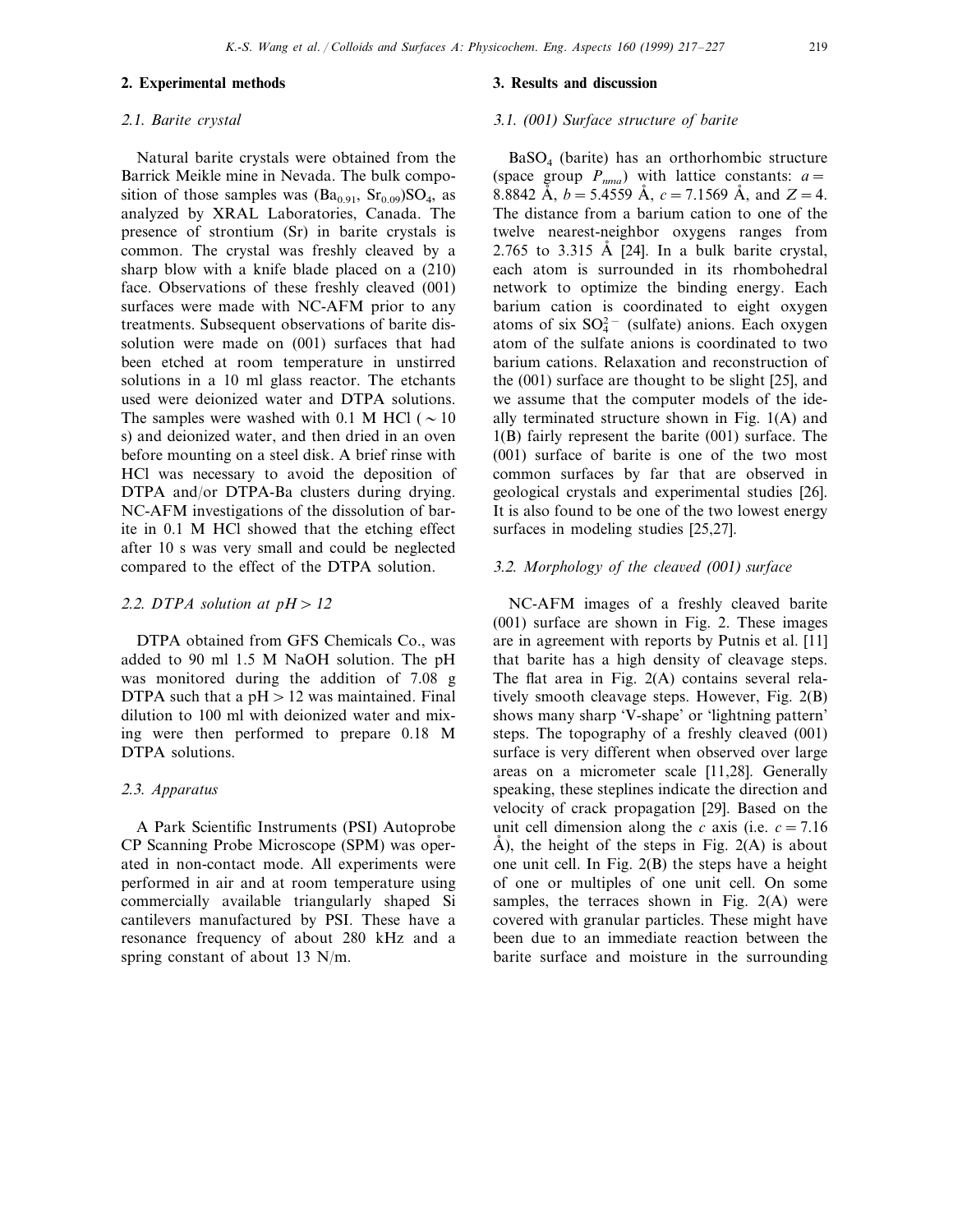

Fig. 1. Computer models of the BaSO<sub>4</sub> (001) surface. (A) Top view: the topmost half of one unit cell (c/2) is pictured schematically looking down at the surface along the *c* axis direction. The topmost  $Ba^{2+}$  cations at  $z = 0$  (marked as A) are represented by lighter gray balls. The Ba<sup>2+</sup> cations at  $z = -1.31 \text{ Å}$  (marked as B) are represented by darker balls. The lighter tetrahedral 'sticks' represent  $SO_4^2$  – anions that are below the topmost  $Ba^2$  + cations. The darker tetrahedral 'sticks' represent  $SO_4^2$  – ions that are above the lower Ba<sup>2+</sup> cations. The rectangular unit cell is shown by dashed lines. (B) Side view: the structure of the (001) surface is shown along the *b* axis direction. The first row of Ba<sup>2+</sup> cations are defined at height  $z=0$ , and then other deeper Ba<sup>2+</sup> cations occur at  $z = -1.31 \text{ Å}$ ,  $-3.58 \text{ Å}$ ,  $-4.89 \text{ Å}$ , and  $-7.16 \text{ Å}$ . The Ba<sup>2+</sup> cations are represented as gray and black balls. There are two orientations of SO<sub>4</sub><sup>−</sup> anions, which are represented as tetrahedral stick figures (sulfur-gray; oxygen-black).

atmosphere and/or due to contaminants deposited on the barite surface.

# 3.3. *Morphological changes of barite* (001) *etched in deionized water*

A dissolution sequence for barite etching in deionized water is shown in Fig. 3. NC-AFM was used in an ex-situ mode to observe the dissolution of a barite (001) surface for up to one hour at room temperature. In the image of Fig. 3(A), taken after 5 min, only one triangular etch pit (marked as 1) was observed. It occurred on the (001) terrace and had a depth of one-half unit cell. The height of the steps in Fig. 3(A) is about one unit cell. There was no obvious etching feature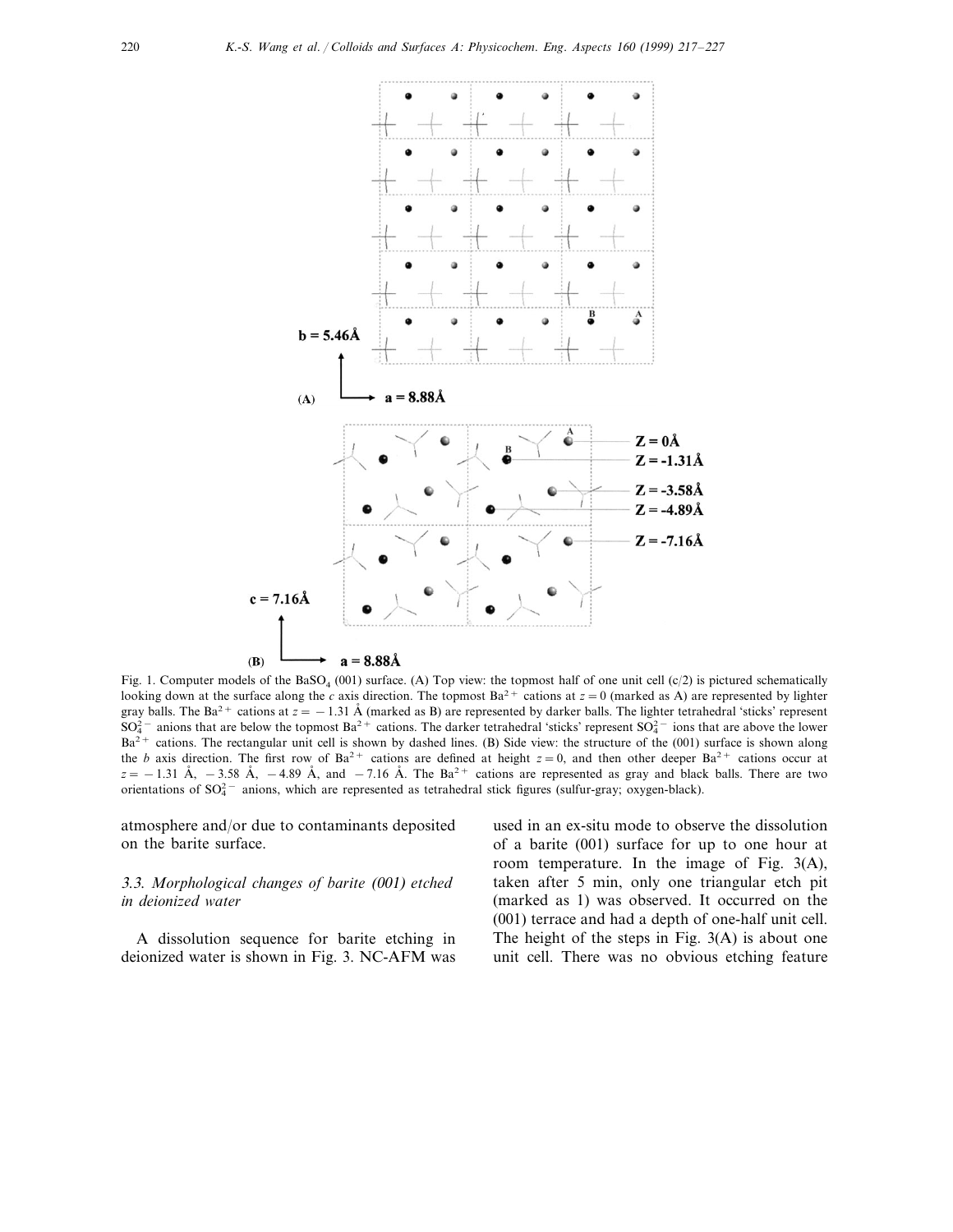found at the edge of steps. After 60 min, both terraces (marked as 1) and steps exhibited dissolution features, as shown in Fig. 3(B) and Fig. 3(C).

Fig. 3(B) was observed in a region that was similar to the region in Fig. 2(A) with several 'smooth' steps prior to etching by water. After dissolution of the barite crystal in deionized water for 60 min, the 'smooth' steps were etched along the edge of steps, and the etch pits found on terraces with a triangular shape were of either one-half or one unit cell in height. Only a few etch pits were observed on terraces. Two opposite orientations of the triangular etch pits are shown in Fig. 3(B). The obtuse angles of the etch pits are approximately 101°. This suggests that the pits are bounded along [120] and [1 $\overline{2}0$ ] directions, which is consistent with the results by Higgins et al. [30]. Because the {001} faces and the {210} side faces are the two lowest energy surfaces in barite crystals, the geometry of the etch pits is a result of minimizing the surface energy as shown by the scheme in Fig. 3 (D).

Fig. 3(C) was observed in a region that was similar to the region in Fig. 2(B) with several 'V-shape' steps prior to etching by water. After immersing the crystal in deionized water for 60 min, 'zigzag shaped' etch pits were found at the edges of steps with a height of one-half unit cell, and triangular etch pits with a height one unit cell were also found on the terraces. In comparison to

the (001) surface in Fig. 3(B), more dissolution features were observed in Fig. 3(C). The crystal dissolution occurs preferentially at steps. This is expected because steps are generally more chemically reactive than terraces due to the lower coordination numbers present there. For  $Ba^{2+}$  cations at the top edge of a step, the number of nearestneighbor  $SO_4^{2-}$  anions is reduced. Thus,  $Ba^{2+}$ cations at the steps have a lower coordination number and are more easily solvated by water molecules. Once the  $Ba^{2+}$  cations are dislodged, they are surrounded by 'cages' of water molecules. Concurrently, the  $SO_4^{2-}$  anions no longer have  $Ba<sup>2+</sup>$  cations as nearest neighbors. Water molecules also readily solvate  $SO_4^{2-}$  anions, i.e.  $SO_4^{2-}$  anions are removed from the edges and surrounded by 'cages' of water molecules permitting the crystal to dissolve.

# 3.4. *Morphological changes of barite* (001) *in DTPA solution*

# 3.4.1. *NC-AFM* observations

In Fig. 4 we present a series of NC-AFM images for dissolution times up to 60 min at room temperature in 0.18 M DTPA aqueous solutions. The images shown here represent the general dissolution features on the flat (001) surface, because a comparison of different surface areas revealed a homogeneous dissolution of the (001) surface for a particular dissolution time.



Fig. 2. Ex-situ NC-AFM images of a freshly cleaved barite (001) surface taken in air. Image size: 5  $\mu$ m × 5  $\mu$ m. Depth scale from black to white:  $(A)$  4 nm,  $(B)$  10 nm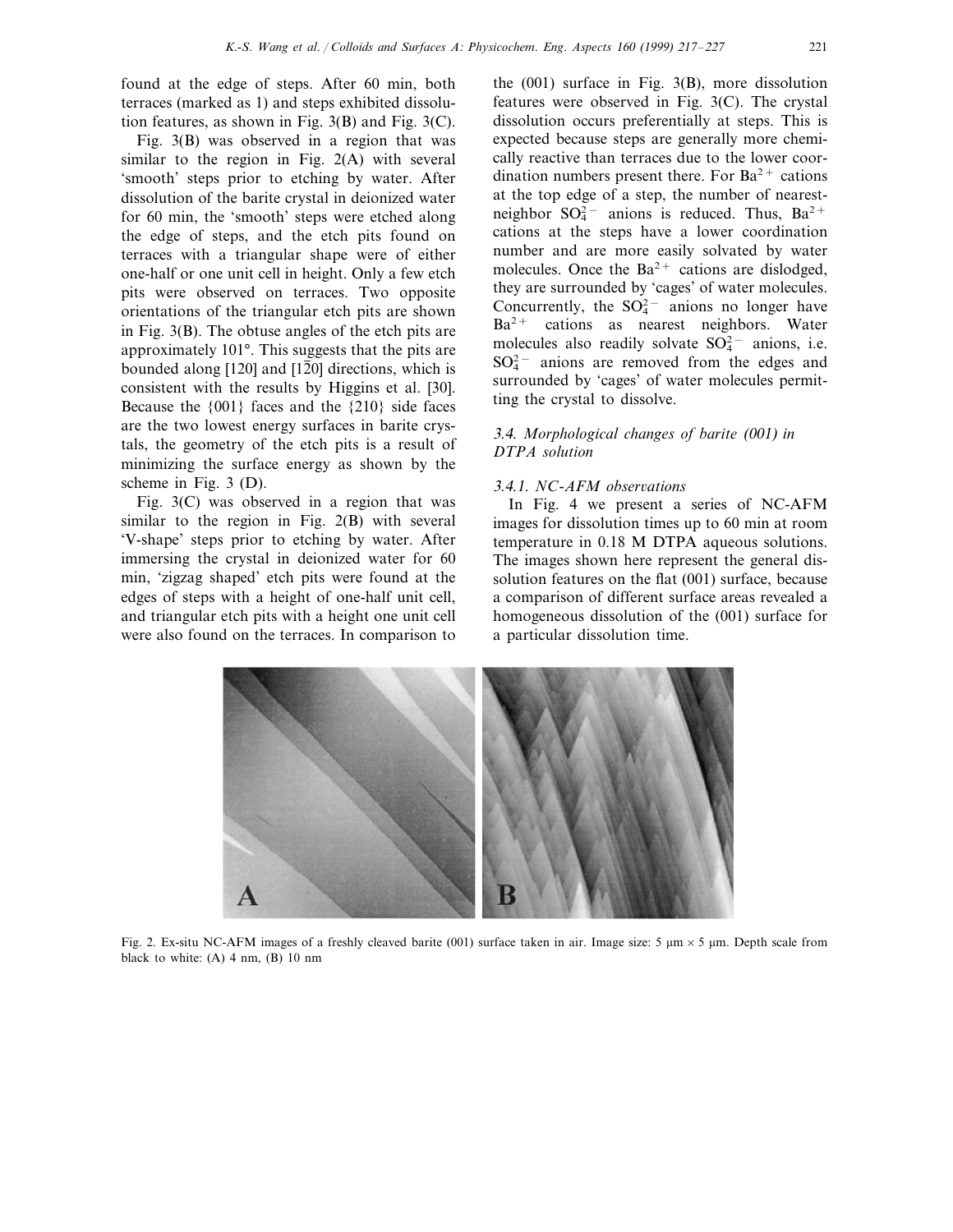

Fig. 3. Ex-situ NC-AFM images of the dissolution behavior of a freshly cleaved barite in water after (A) 5 min, and (B and C) 60 min. Image size:  $1 \mu m \times 1 \mu m$ . Depth scale from black to white: (A), (B) and (C) 3 nm. Fig. 3D shows a schematic drawing of the crystallographic orientation of etch pits on a barite (001) surface induced by water.

The etch pits produced by DTPA molecules dominated the dissolution of the flat (001) surface. In the first 15 min, as shown in Fig.  $4(A)$ , (B) and (C), features were observed on the terraces denoted as triangular etch pits (less than one unit cell in height) marked as '1', trapezoidal etch pits (less than one unit cell in height) marked as '2', and 'rice-shape' etch pits (one to four unit cells in height) marked as '3'. Also, ragged or zigzag steps with a height of less than one unit cell were common. In the beginning, these shallow features from barite dissolution were easily observed on the (001) surface. However, deeper and elongated etch pits with a 'rice shape' (dark areas of more than one unit cell in height) induced by DTPA molecules increased in size for increasing time as shown in Fig.  $4(D)$ –(F) and overwhelmed

the images.

DTPA<sup>5−</sup> molecules apparently removed the  $Ba<sup>2+</sup>$  cations on the terraces in a fashion that created new steps parallel to each other as seen in Fig.  $4(D)$ –(F). This also suggests that most of the step edges were composed of sulfate anions, which cannot complex with DTPA<sup>5−</sup>. Most of these etch pits had flat bottoms as shown in Fig. 5. This suggests that DTPA dissolved the (001) surface in a layer-by-layer process. To reiterate, several different regions on the barite crystal were explored by NC-AFM and the results presented here were general.

The shallow etch pits developed a trapezoidal and/or trapezohedral shape (Scheme 2) as the dissolution time increased. Most of the angles at the ends of the larger etch pits were 58° for the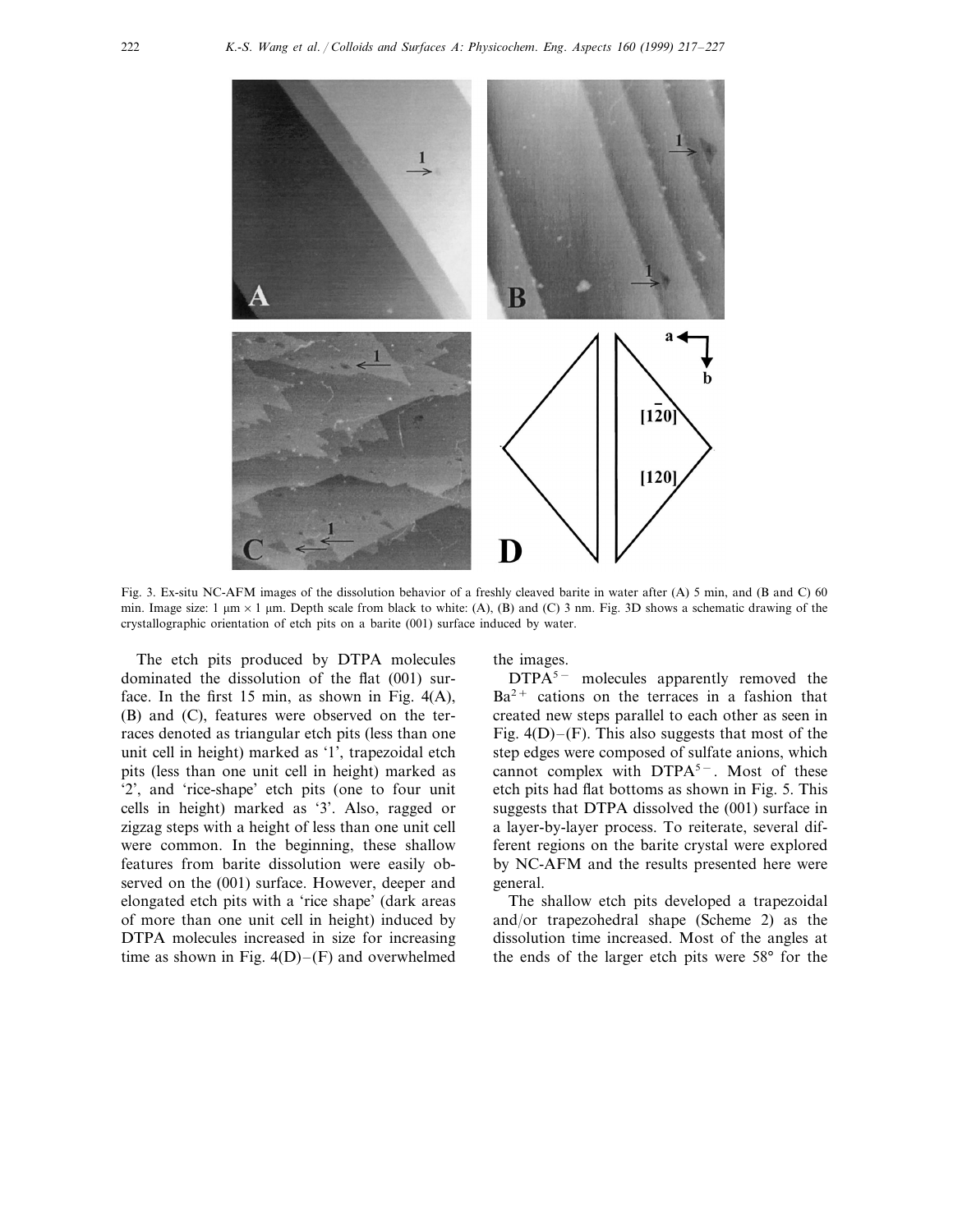trapezoidal pits and 97° for the trapezohedral pits. This is shown more clearly in Fig. 5. The pits also grew deeper and longer (much more than one

unit cell in depth and length) with increasing time. The deepest etch pit shown in each image of Fig.  $4(A)$ –(F) was 20, 26, 30, 62, 130 and 310 Å,



Fig. 4. Ex-situ NC-AFM images of the dissolution of a freshly cleaved barite in 0.18 M DTPA after (A) 5 min, (B) 10 min, (C) 15 min, (D) 25 min, (E) 40 min and (F) 60 min. Image size:  $2 \mu m \times 2 \mu m$ . Depth scale from black to white: (A), (B) and (C) 5 nm, (D) 8 nm, (E) 16 nm and (F) 40 nm.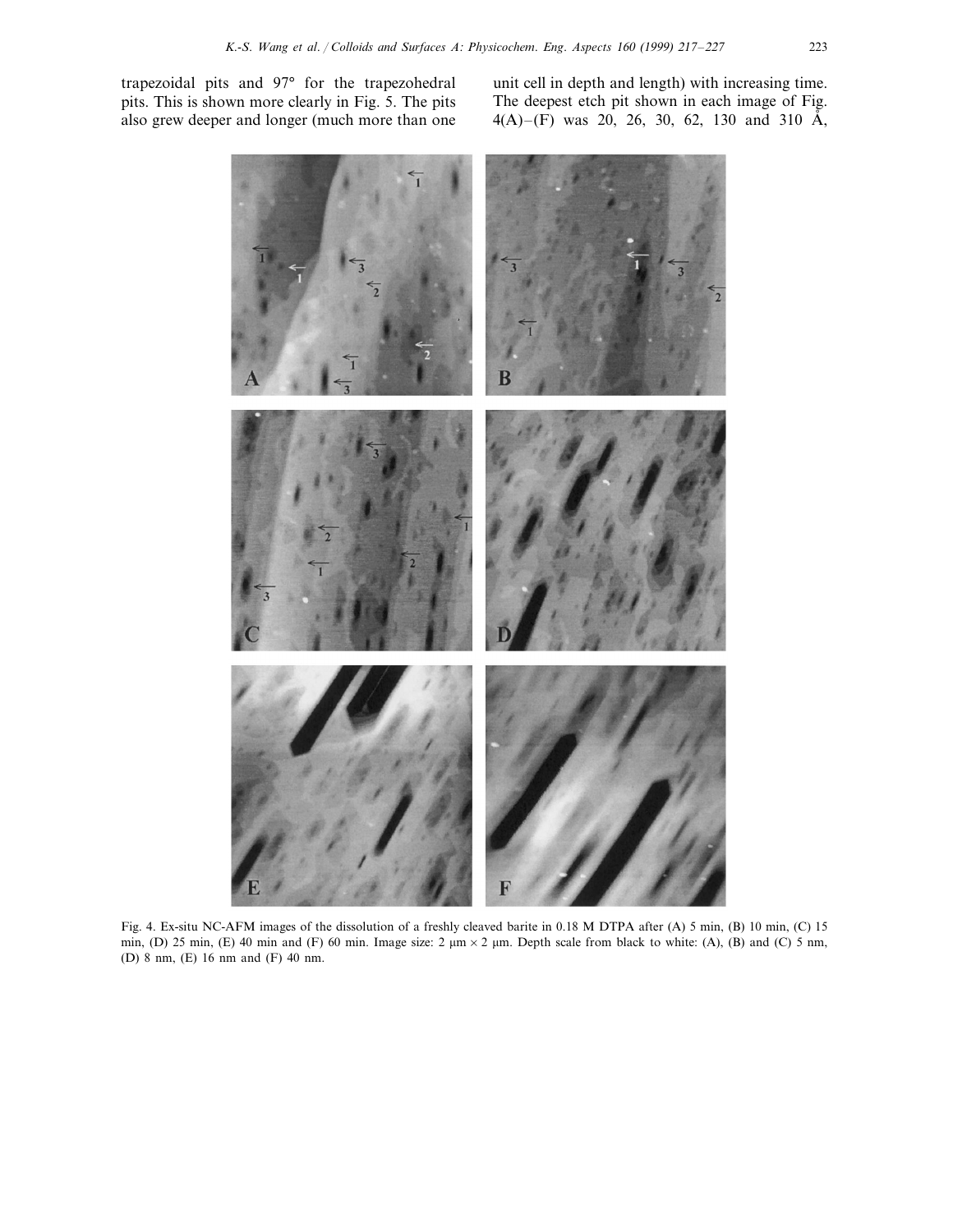

Fig. 5. A line profile measurement of Fig. 4(F) is shown. Flat bottom of the etch pits were often observed as shown for the '0, 0' pit here. The depths of the etch pits '1, 1' and '0, 0' are  $306$  Å, and  $152$  Å, respectively. The bottom of very deep etch pits cannot be measured accurately because of tip convolution effects.

respectively.

The orientation of the etch pits was along the crystallographic *b* axis, which is in agreement with the previous results by Putnis et al. [11]. Other directions for the etch pits, i.e. not along the *b* axis, were never observed. Also, the growth rate of etch pits along the *b* axis was much faster than along the *a* axis. These observations appear to be related to the spatial arrangement of the  $Ba^{2+}$ cations and the DTPA conformations possible on the (001) surface, but a detailed picture of these processes is still not completely developed.

By comparison to the etch pits induced by water, as shown in Fig. 3, the images of Fig. 4 show that the dissolution mechanism in DTPA aqueous solutions is different from that in water. Scheme 2.

Water is a small molecule relative to DTPA, so  $H<sub>2</sub>O$  molecules can approach the  $(001)$  surface and interact with Ba<sup>2+</sup> cations (or  $SO_4^{2-}$  anions) without strong steric hindrance. Therefore, in water (in the absence of DTPA) shallow (less than one unit cell height) etch pits developed, which were distributed randomly and mostly bounded by the lowest energy planes along the [120] and  $[1\overline{2}0]$  directions to form triangular features. Our model of the more complicated DTPA etching process is explained in more detail in Section 3.4.2

# 3.4.2. *Proposed interfacial reaction mechanisms for barite etching by DTPA*

Although DTP $A<sup>5−</sup>$  forms a strong chelate in aqueous solution with free  $Ba^{2+}$  cations in a 1:1 ratio, it is unlikely that DTPA<sup>5−</sup> coordinates around only one  $Ba^{2+}$  cation on the flat barite terraces. This is because of steric hindrance by the barite surface when the oxygen donor groups approaching the cation. The trapezoidal shape of the etch pits suggests that one DTPA<sup>5</sup><sup>−</sup> may bind two  $Ba^{2+}$  cations in the topmost layer by orienting the molecule at an angle of 58° with respect to the *b* axis. Removal of two such cations could result in an etch pit bounded along the [110] and [010] directions, as first suggested by Putnis et al. [11]. This was also simulated by Blanco et al. [27]. A model of a DTPA<sup>5−</sup> conformation that would bind in this fashion is shown in Fig. 6(A). The distances between the two coordinating negatively charged oxygens in DTPA<sup>5−</sup> and the Ba<sup>2+</sup> cations are 2.7 Å and 2.5 Å, respectively.

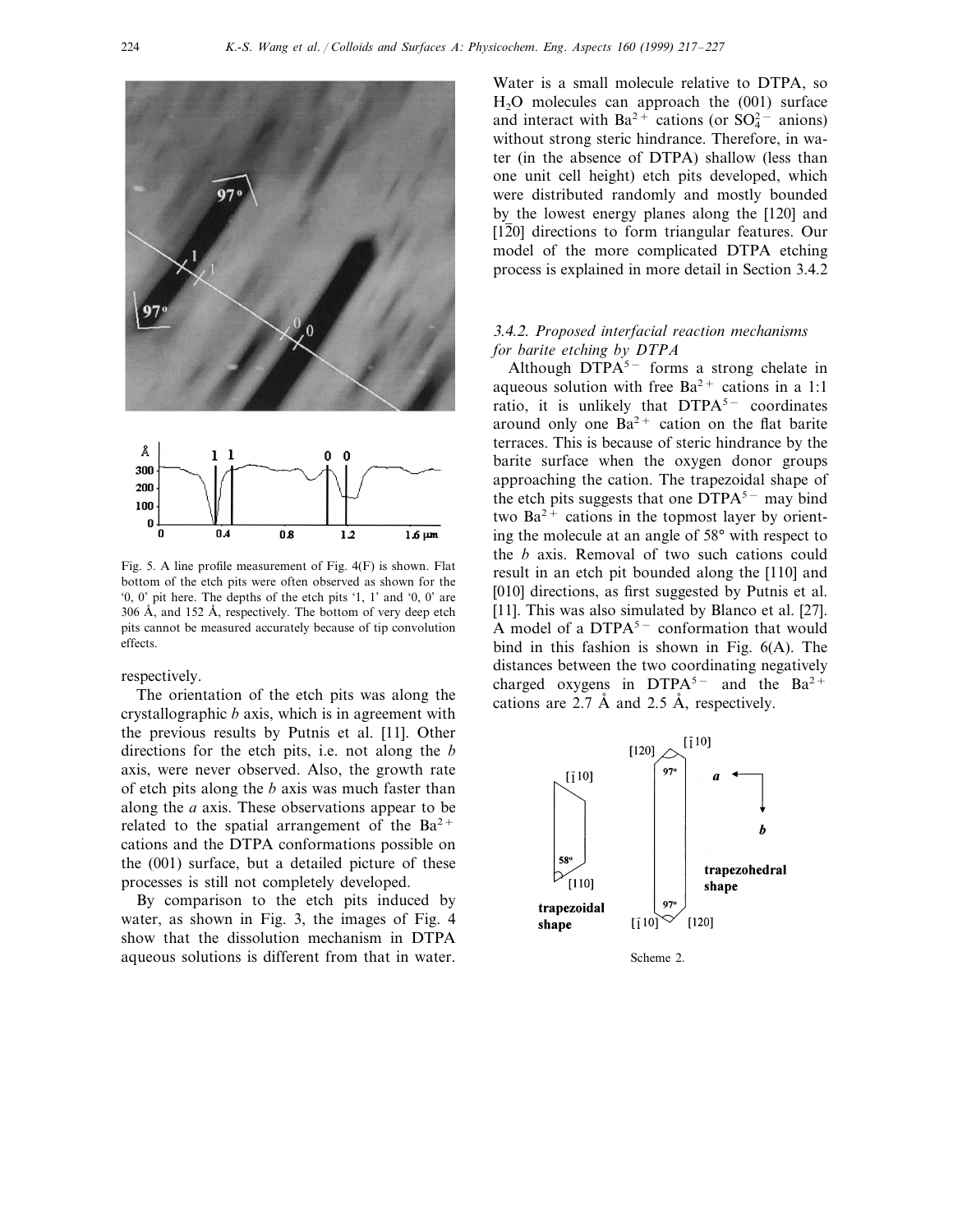

Fig. 6. Two possible conformations of DTPA<sup>5−</sup> on the barite (001) surface. (A) DTPA<sup>5−</sup> binds two topmost Ba<sup>2+</sup> cations using negatively charged oxygens in two acetate groups with the other three acetate groups oriented upward, away from the surface. (B) DTPA<sup>5−</sup> binds three topmost Ba<sup>2+</sup> cations using negatively charged oxygens in three acetate groups with the other two acetate groups oriented upward, away from the surface.

In contrast to Putnis et al. [11], our observation of the trapezohedral shape etch pits with an angle of 97° suggests that DTPA<sup>5-</sup>, which can fully extend to  $11$  Å, may orient itself to also allow three acetate groups to coordinate simultaneously to three  $Ba^{2+}$  cations on the topmost layer. The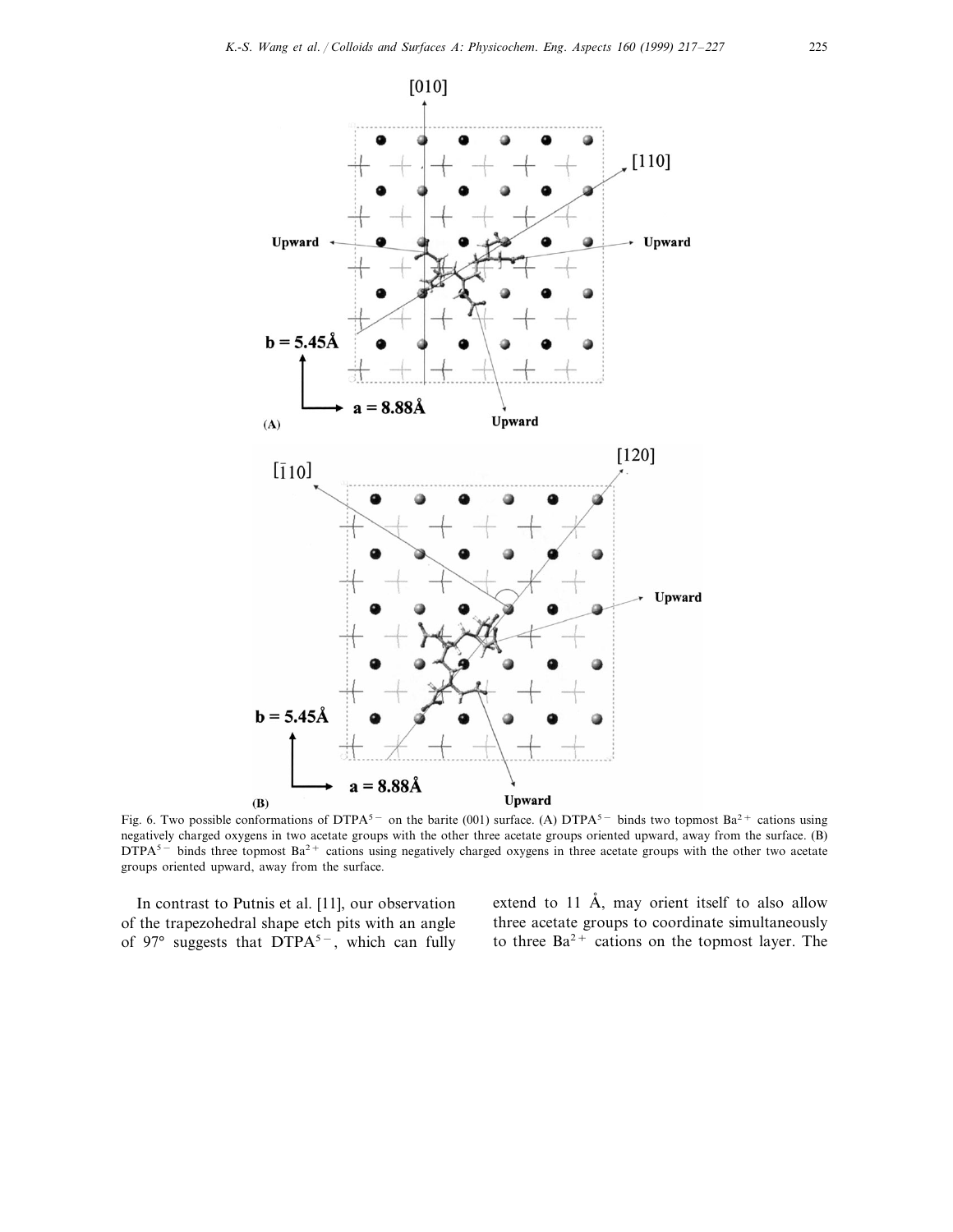distances between the three coordinating negatively charged oxygens in DTPA<sup>5−</sup> and the Ba<sup>2+</sup> cations are  $4.05\text{\AA}$ ,  $4.30\text{\AA}$  and  $4.20\text{\AA}$ . The trapezohedral shape of the etch pits may be triggered by  $DTPA<sup>5−</sup>$  binding to three Ba<sup>2+</sup> cations in addition to concurrent binding of a  $DTPA<sup>5−</sup>$ molecule to two  $Ba^{2+}$  cations on the topmost surface layer. Removal of five such cations via coordination by two DTPA molecules in this manner on the (001) surface leads directly to a 97<sup>°</sup> angle at the end of an etch pit. Pits such as these are bounded along the  $[110]$  and  $[120]$  directions. This can be simulated as shown in Fig. 6(B) using the commercial *Cerius*<sup>2</sup> simulation package. The conformation of the fully deprotonated DTPA5<sup>−</sup> was used to illustrate the relationship between the atomic structure of the barite (001) surface and the DTPA5<sup>−</sup> conformation for the proposed model above.

However, much work still needs to be done to further elucidate mechanistic details. For example, there probably exist other DTPA conformations on the (001) surface and further work to measure the interactions between the solvent, chelating agents, and mineral surface is required to insure that morphological, stereochemical, and electrostatic requirements are satisfied.

## **4. Conclusions**

Ex-situ observations of etch pits by NC-AFM provide a powerful view of the sample microtopography for dissolution features in the barite (001) surface. These morphological features provide useful information about the nature of the dissolution phenomena. NC-AFM images of dissolution etch pits caused by either deionized water or 0.18 M DTPA aqueous solutions at  $pH > 12$  are quite different. Dissolution in pure water proceeds via attack of sites such as steps, kinks and other defects on the (001) surface. This leads to shallow zigzag-shaped etch pits on the step edges. In DTPA solutions, deep etch pits on the (001) terraces are created perpendicular to the (001) surface and longer along the *b* axis. In order to explain the observed etch pit geometries, we propose a new model for the interaction between

 $DTPA<sup>5−</sup>$  and the barite (001) surface wherein DTPA<sup>5−</sup> adopts a conformation to bind three  $Ba^{2+}$  cations on the (001) topmost layer. Molecular modeling shows that the  $DTPA<sup>5−</sup>$  ligand can indeed bind two and three  $Ba^{2+}$  cations on the barite (001) surface.

## **Acknowledgements**

Financial support from the Z.A. Kaprielian Technology Innovation Fund to B.E. Koel and from the Chevron Petroleum Technology Company (CPTC) to T.F. Yen are gratefully acknowledged. We thank the Laboratory for Molecular Robotics at USC for use of the AFM facility. The authors also thank Dr Alden Carpenter for his assistance with barite cleavage, Dr H. Chen and Dr E. Daniels for discussions at CPTC, and Dr M. Blanco, Dr Y.H. Jang and Professor W.A. Goddard III in the Materials and Process Simulation Center at CIT for their help with the computer models.

#### **References**

- [1] O.J. Vetter, J. of Petroleum Technol., December (1976) 1403.
- [2] T. Haarberg, I. Selm, D.B. Granbakken, T. Fstvold, P. Read, T. Schmldt, SPE Production Engineering, Feburary (1992) 75.
- [3] E. Hogfeldt, Stability Constants of Metal-ion Complexes. Part A: Inorganic Ligands, IUPAC Chemical Data Series No. 21, Pergamon Press, Oxford, 1982.
- [4] A.L. Smith, J. Petroleum Technol., June (1987) 697.
- [5] R.L. Morris, J.M. Paul, United States Patent 4 980 077, December 1990.
- [6] A. Putnis, C.V. Putnis, J.M. Paul, SPE 29094, presented at the SPE International Symposium on Oilfield Chemistry, San Antonio, TX, Feburary (1995) 773.
- [7] F. Basolo, R.C. Johnson, Coordination Chemistry: The Chemistry of Metal Complexes, W.A. Benjamin, 1964.
- [8] R.M. Smith, A.E. Martell, R.J. Motekaitis, Critical Stability Constants Database, 46, NIST, Gaithersburg, MD, USA, 1993.
- [9] P.E. Hillner, A.J. Gratz, S. Manne, P.K. Hansma, Geology 20 (1992) 359.
- [10] A.J. Gratz, P.E. Hillner, P.K. Hansma, Geochim. Cosmochim. Acta 57 (1993) 491.
- [11] A. Putnis, J.L. Junya-Rosso, M.F. Hochella Jr, Geochim. Cosmochim. Acta 59 (1995) 4623.